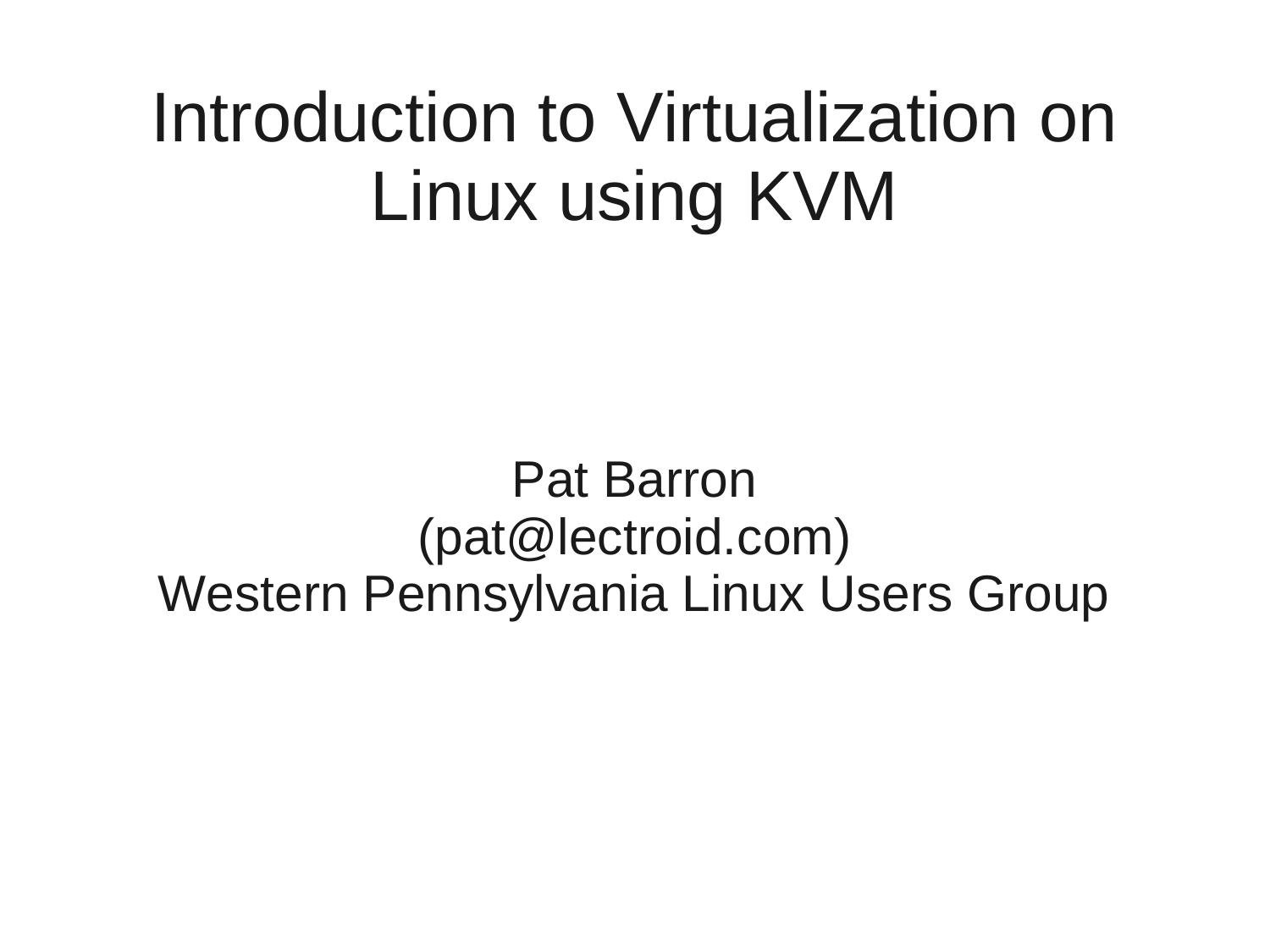## Disclaimer

• "The views expressed in this presentation are those of the author, and do not necessarily reflect the opinions, positions, or strategies of WPLUG, the author's employer, or any other person or organization."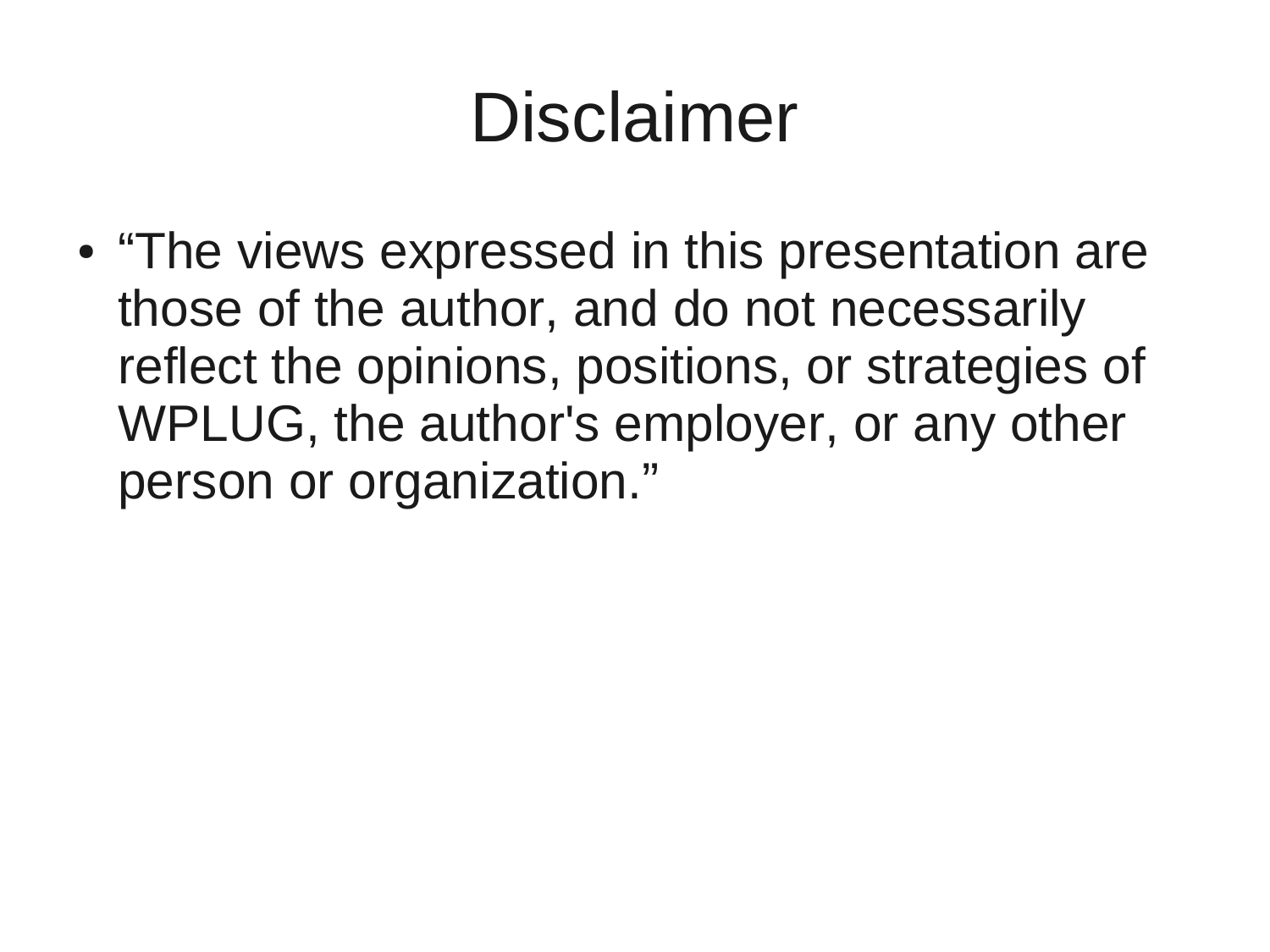### Goals

- Define the problem we're trying to solve
- Brief overview of some general strategies for solving the problem
- Introduce KVM, a virtualization solution included with many Linux distributions
- Explain the basic capabilities of KVM
- Review what you need in order to use KVM
- Review some competing no-cost solutions (some open source, some not)
- Demonstrate the use of KVM on Fedora 16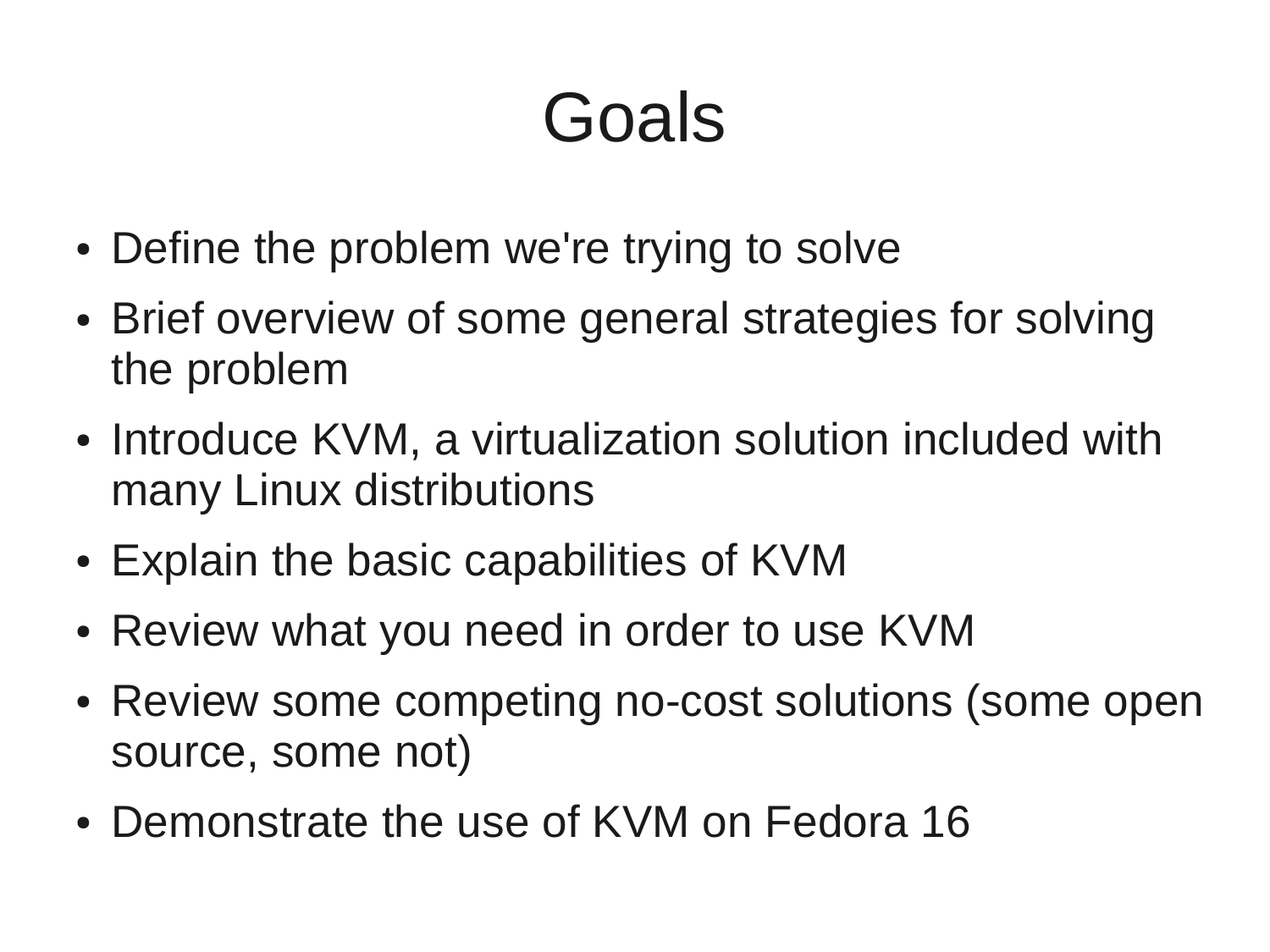# Non-goals

- You'll learn about the basic use of KVM, but we won't get into too much detail about exactly how KVM does what it does
- We won't cover the use of KVM and associated tools on distributions other than Fedora 16 (specific instructions for your distro may vary)
- We won't cover configuration of bridged networking for KVM (you'll understand what that means after the demo...). It's not really hard, but it's a little involved, and beyond the scope of this introduction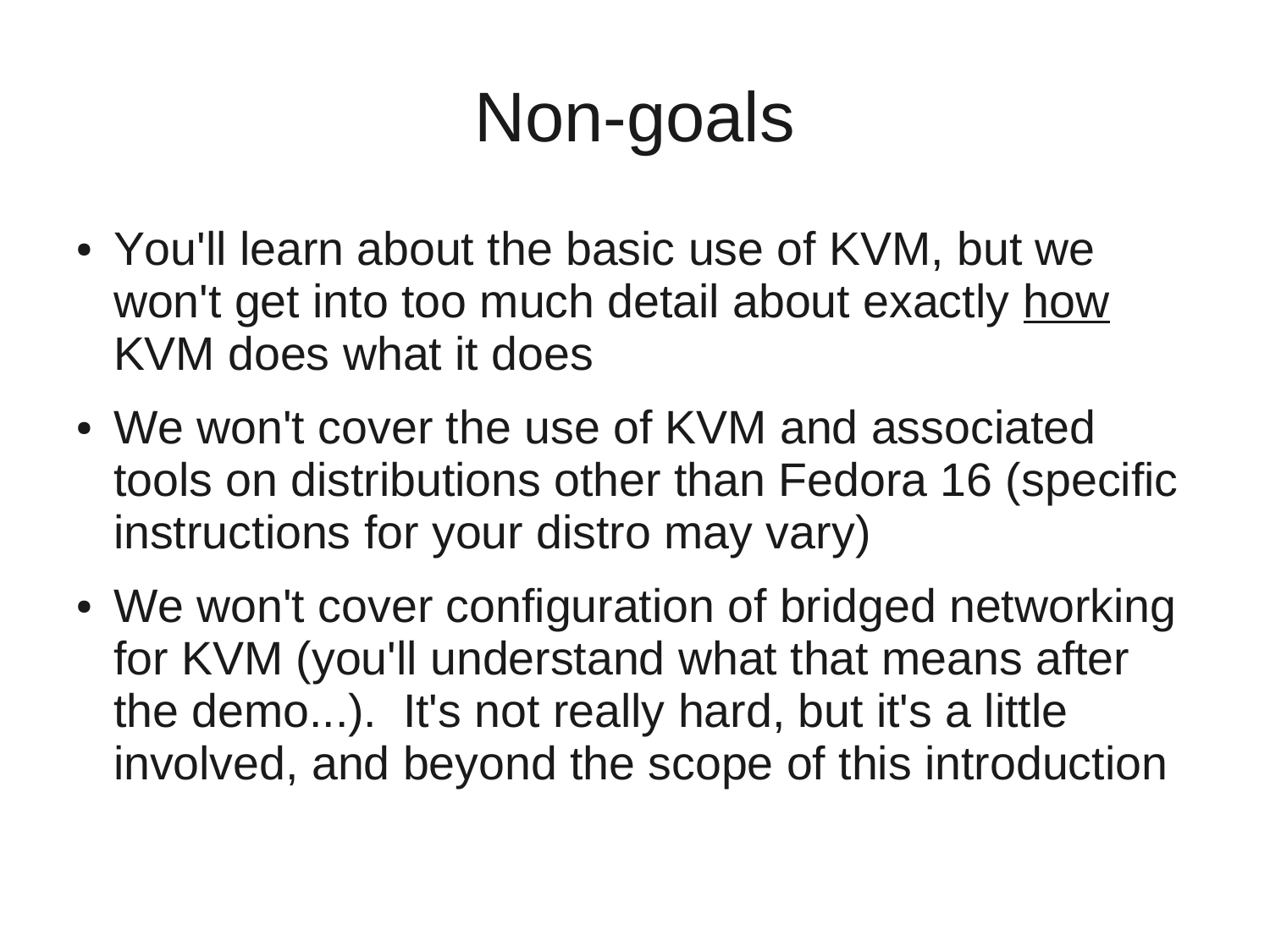# The problem: Too Many Computers

- You may need or want separate systems to run different operating systems, different software packages, or to isolate environments from each other
	- You may want to test different Linux distros
	- You may want to set up temporary test environments
	- You probably don't want your web server running on the same system as your accounting system
	- $\bullet$  Etc...
- You may not actually have enough computers for all of these separate purposes (or may just not want to have so many computers)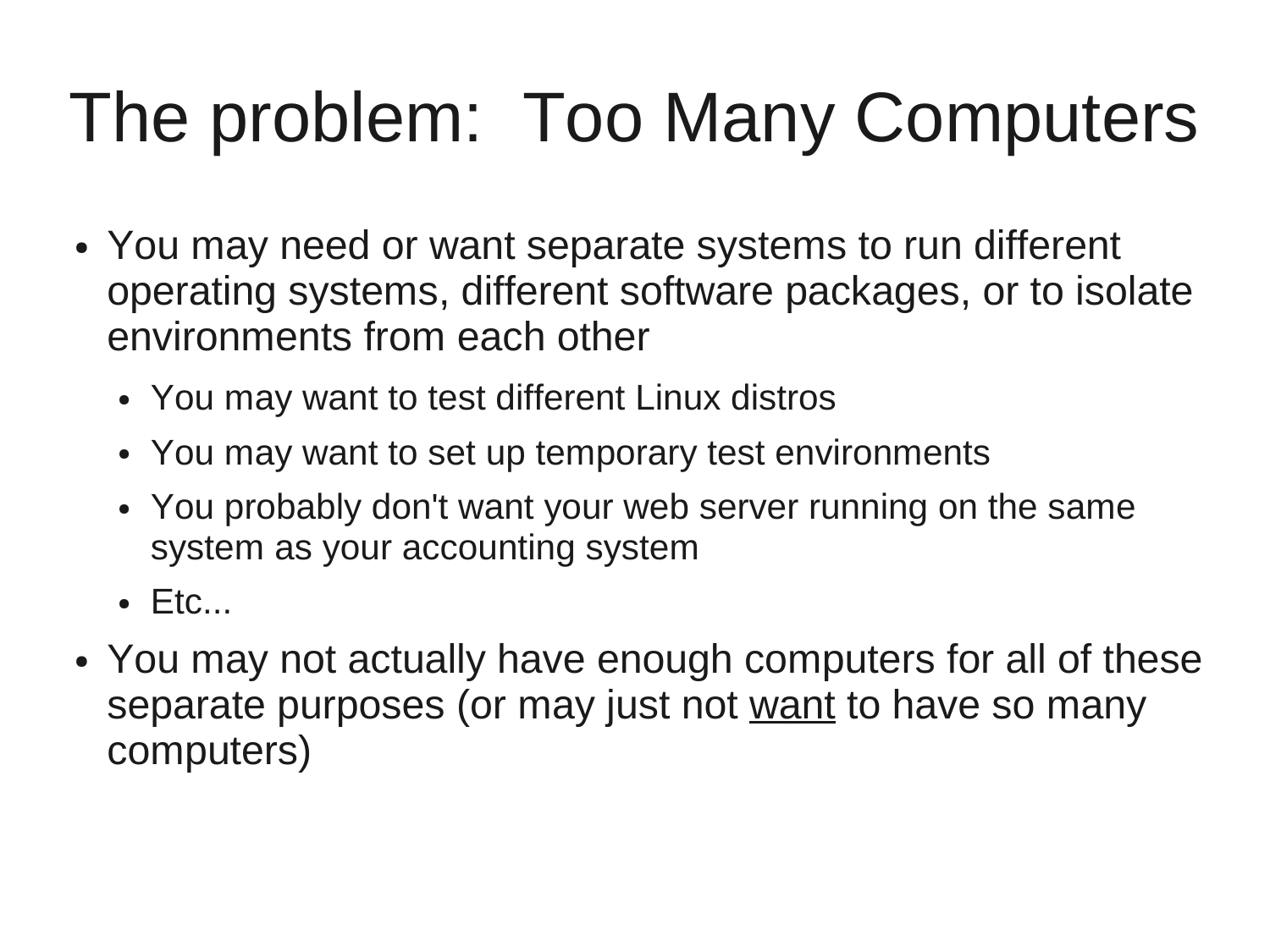# Why is this a problem?

- All those extra computers cost money
	- Money to buy them
	- Money to power them
	- Money to cool them
	- Money to maintain them
- They also take up an ever increasing amount of physical space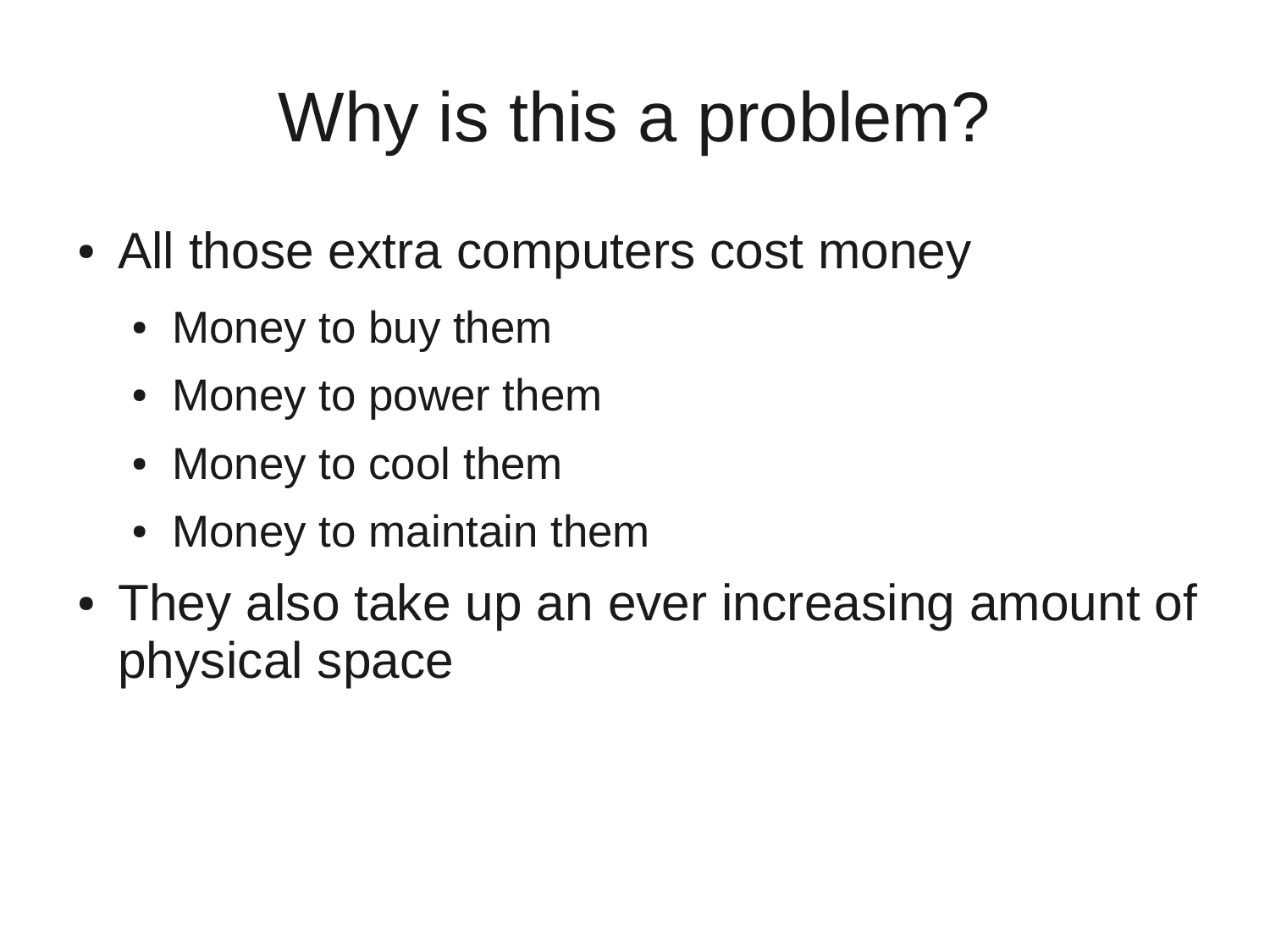### What makes it even more frustrating...

- Modern computers have an impressive amount of capacity
- More capacity than most applications will ever use, in fact
- Even if you use your computer to it's capacity limits occasionally, you probably won't do so all the time
- So you've bought and paid for a bunch of capacity you're not going to use
- So why do I have to spend money on another computer again?
- Every additional computer you buy increases your total wasted investment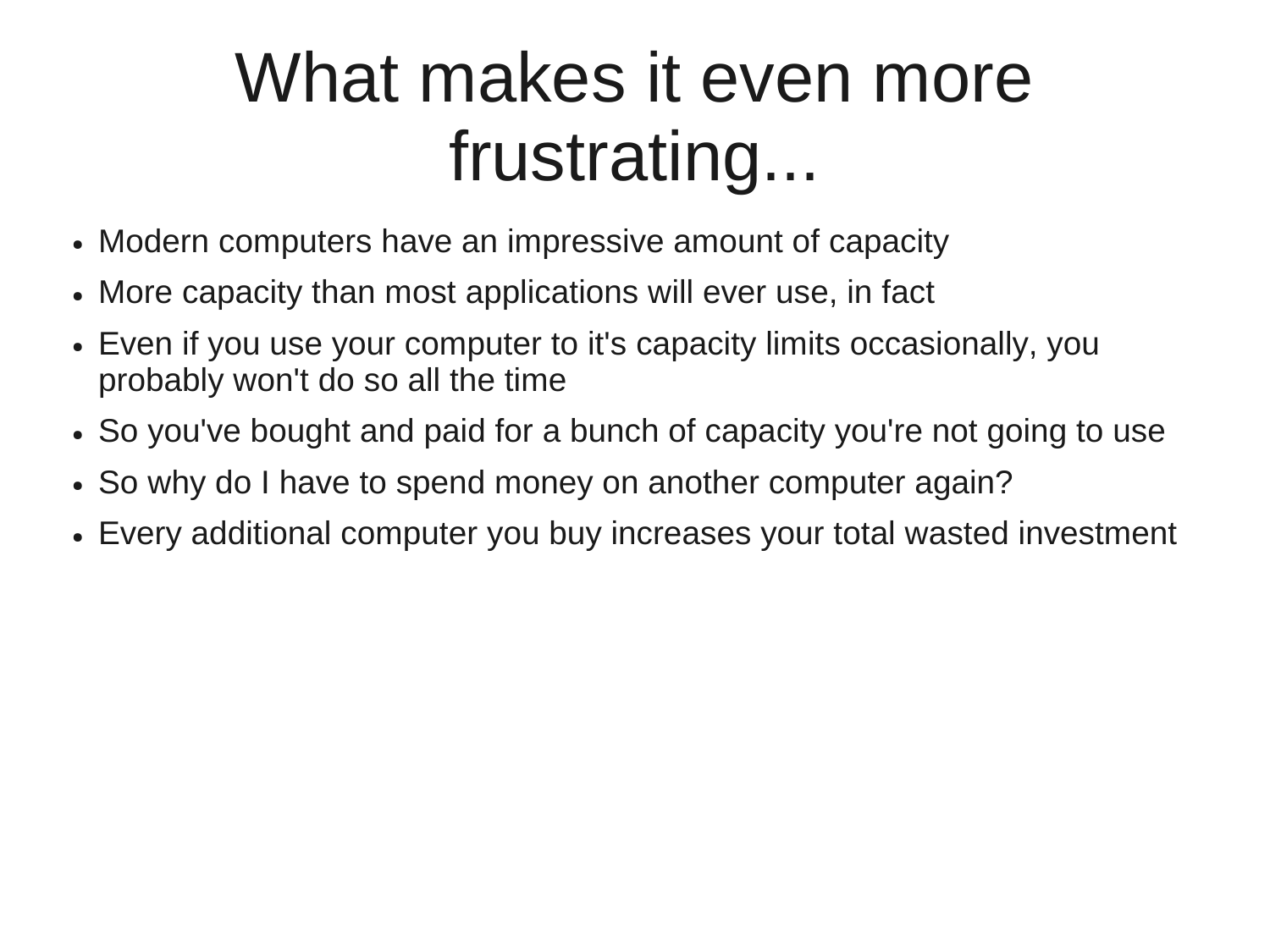### Virtualization addresses this problem.

- Virtualization lets you create the illusion of one or more additional, separate systems, using only the resources you already have available
- "If you can see it, and it's there, it's real. If you can see it, and it's NOT there, it's virtual. And if you can't see it and it's not there, it's gone..."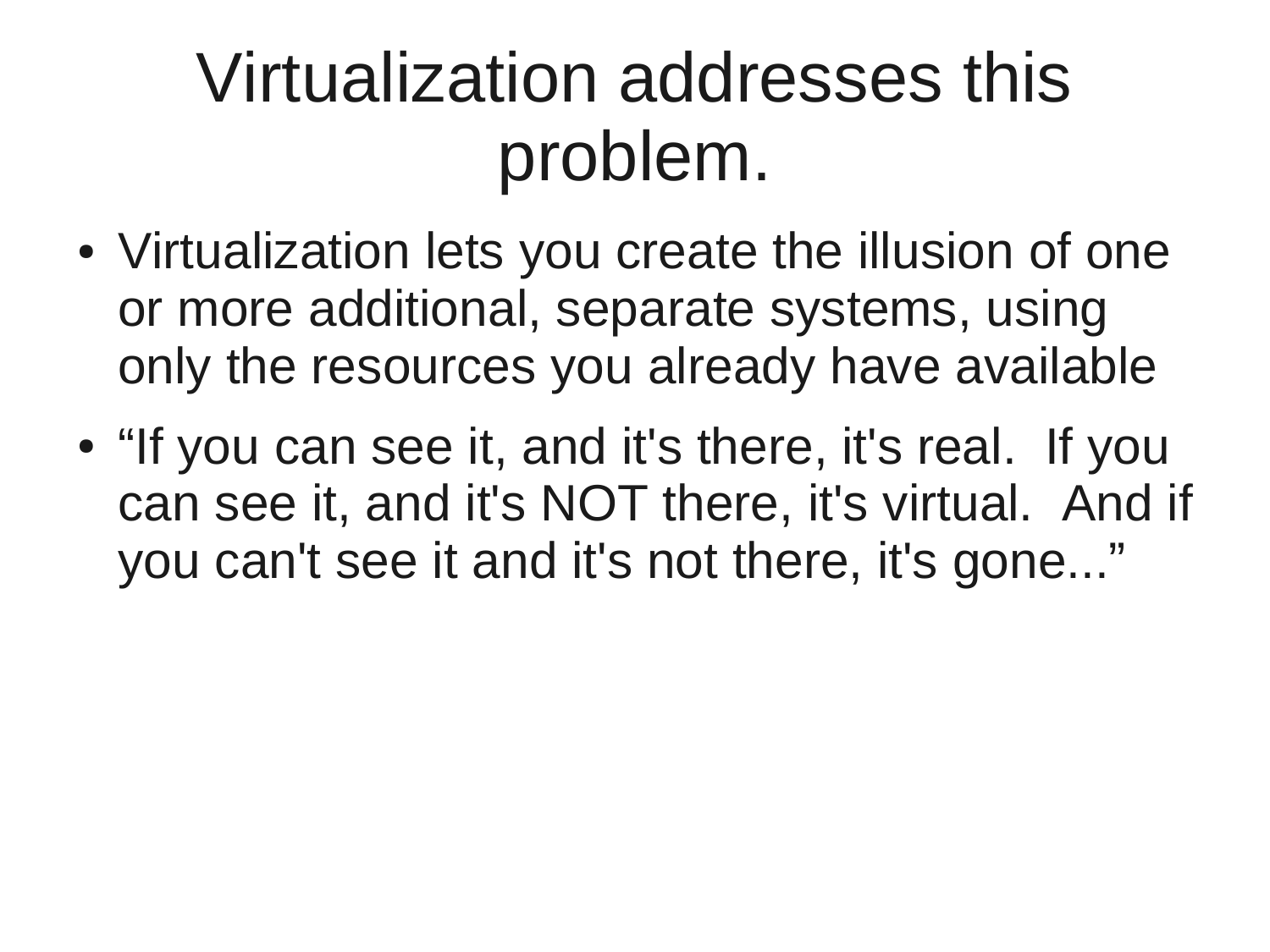## Some general strategies for harnessing excess capacity

- Emulation
- Hardware virtualization
	- Hosted virtualization
	- Hypervisor virtualization
- Paravirtualization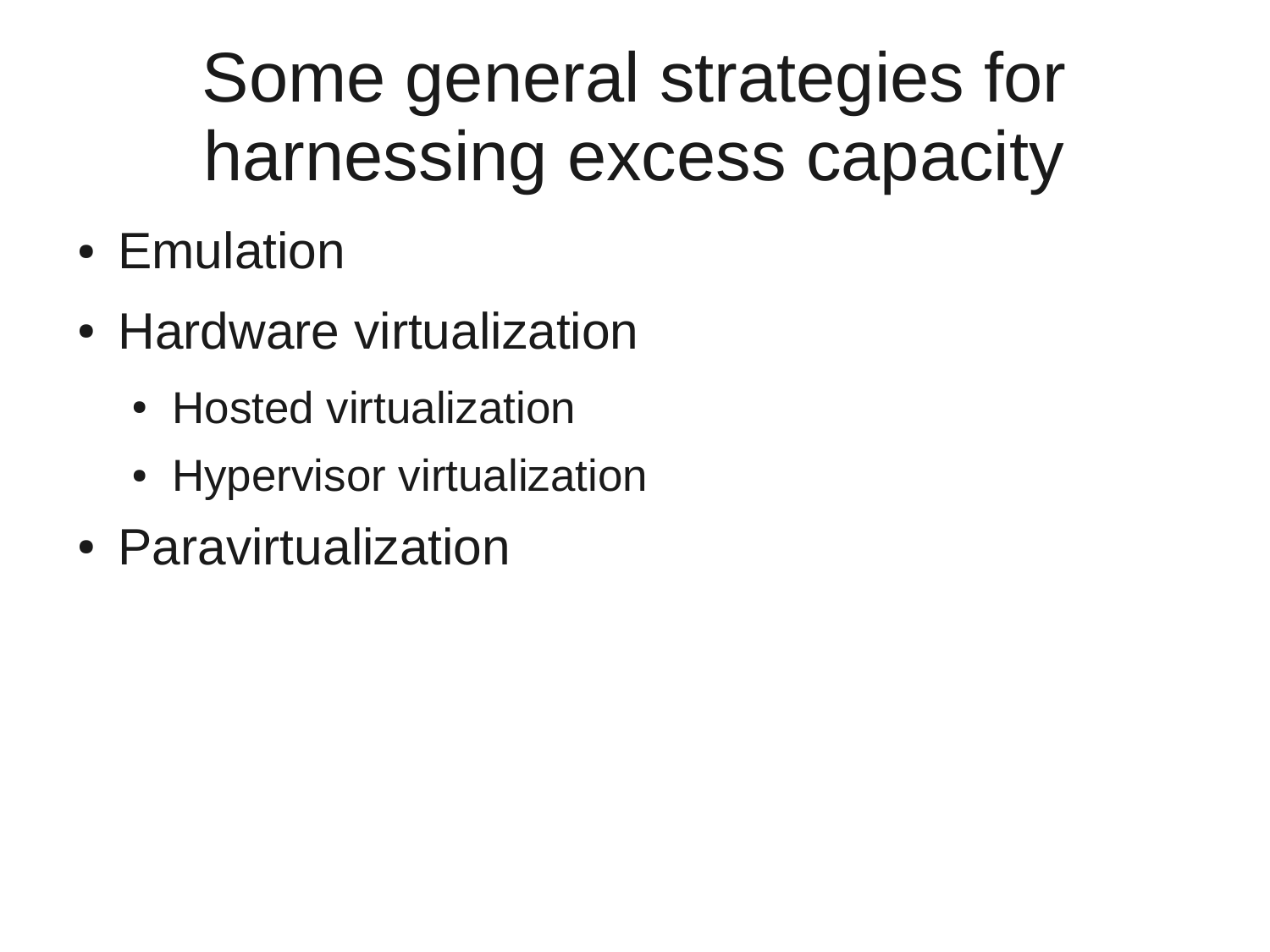## Emulation

- Software models the behavior of the target system
	- Emulator models processor, physical memory, I/O devices, etc., in software code and data structures.
	- Emulator examines instruction stream (including I/O), decides what the instructions would do on the emulated hardware, and replicates that behavior on the host system.
- $\cdot$  Pros:
	- Can emulate any hardware you have a functional spec for (not just the type of system you're running on).
	- Can (if done correctly) run unmodified operating systems and software.
	- Popular in the console and arcade gaming community.
- Cons:
	- $\bullet$  Can be difficult to get right must be "bug for bug" compatible.
	- SLOW!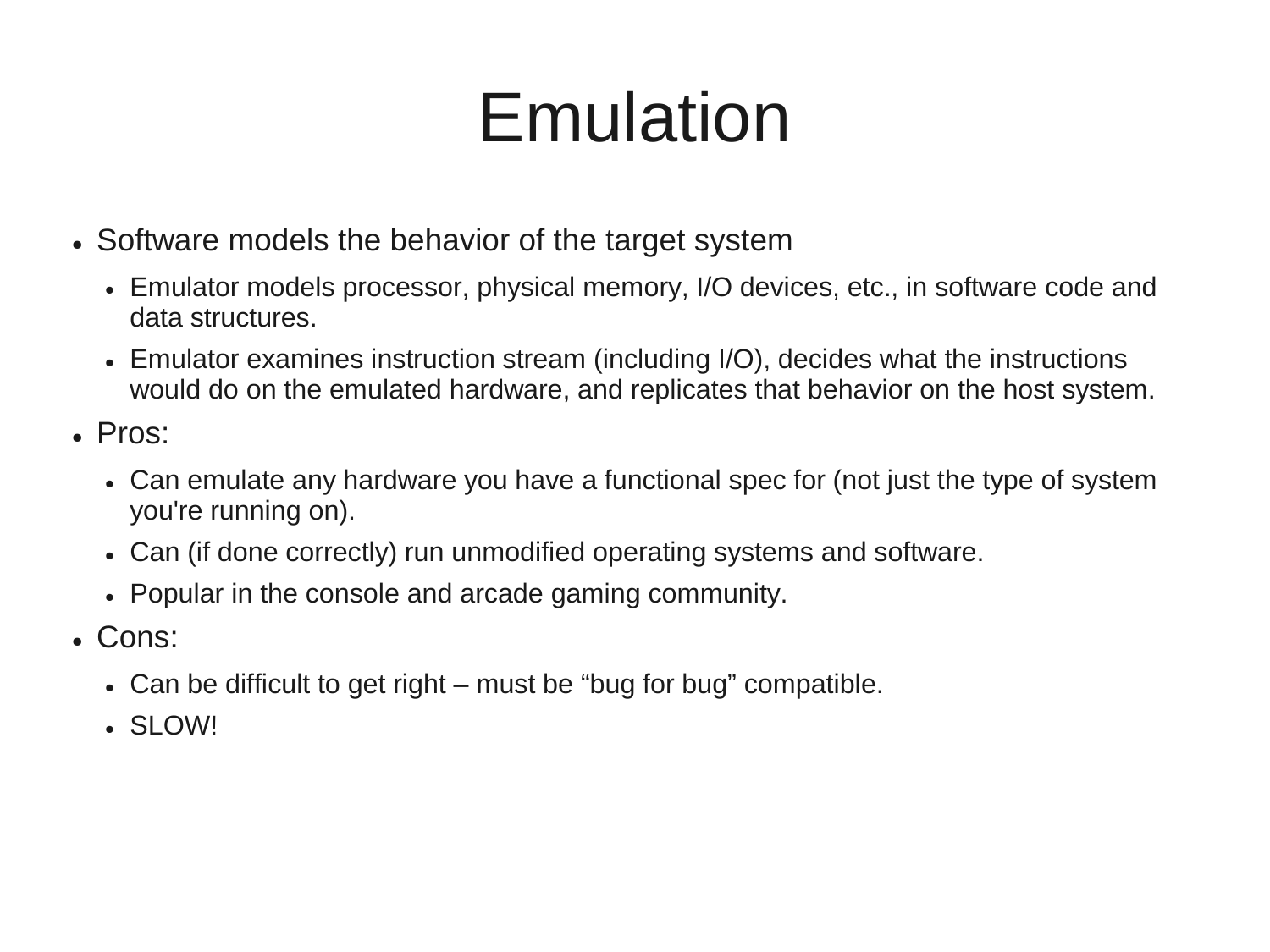## Hardware virtualization

- Leverages the underlying hardware
	- Whenever possible, code executes directly on the underlying hardware
	- A special program (virtual machine monitor) may manage access to the hardware, emulate I/O devices, trap and emulate privileged operations
- Pros:
	- Much faster than emulation
	- Can run unmodified operating systems and software
- Cons:
	- Can only run software for the type of system being virtualized.
	- Some architectures (including x86...) are difficult or impossible to cleanly virtualize (hardware assists can help).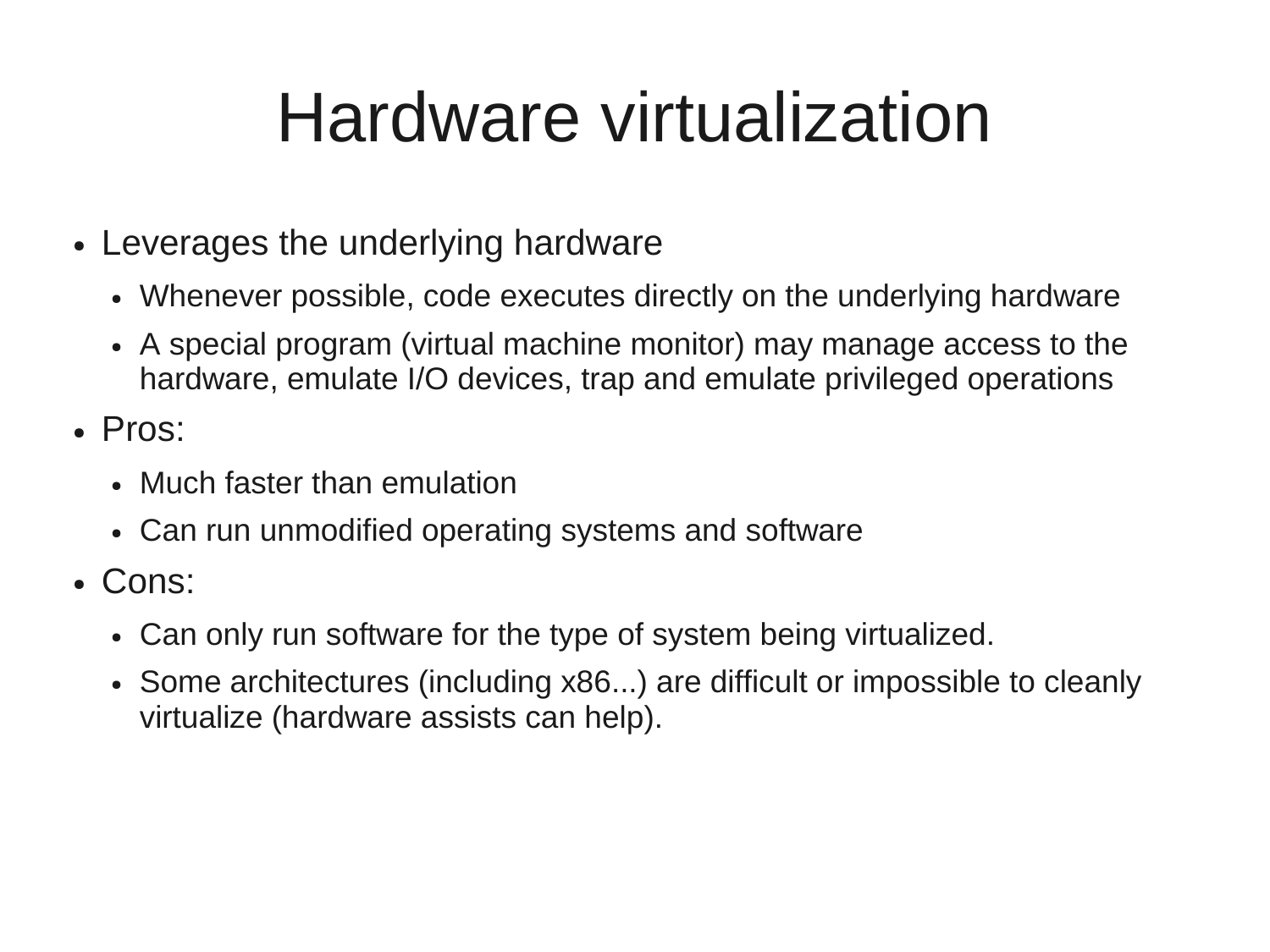# Hosted virtualization

- Virtual system and VMM run as standard user-mode processes (with O/S assist) on an otherwise ordinary operating system.
- Pros:
	- Less complicated to implement
	- Often easier to use
	- Can run unmodified operating systems and software
	- Minimal interference with host system, which can continue to operate as usual
- Cons:
	- Somewhat less efficient than using a hypervisor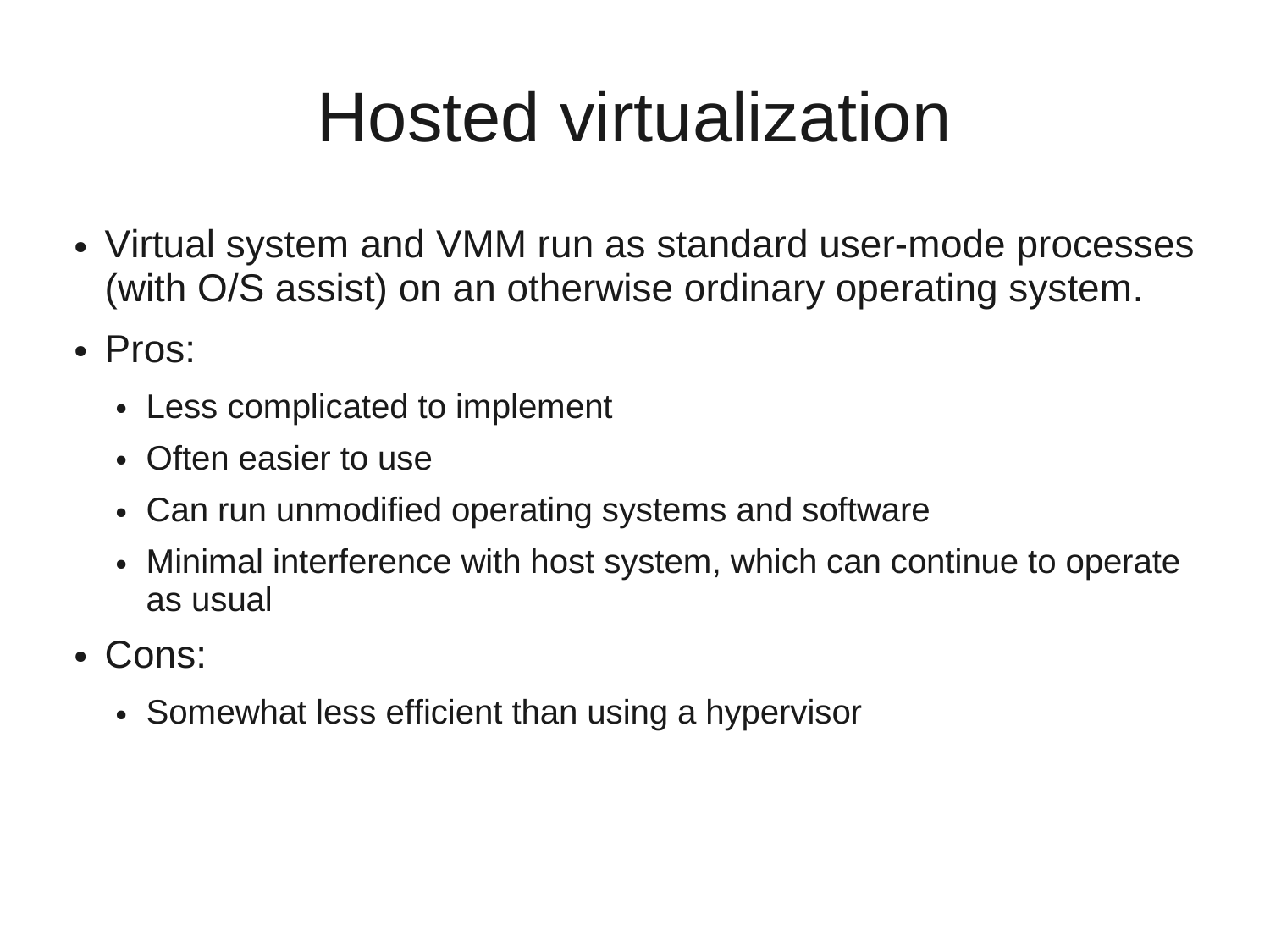# Hypervisor virtualization

- VMM is a small, purpose-built operating system dedicated to this task; arbitrates access to resources at low level
- Virtual systems run under the hypervisor
- Pros:
	- Can be more efficient than hosted virtualization
	- Can run unmodified operating systems and software
- Cons:
	- Takes over the whole machine, which can then only be used for running virtual machines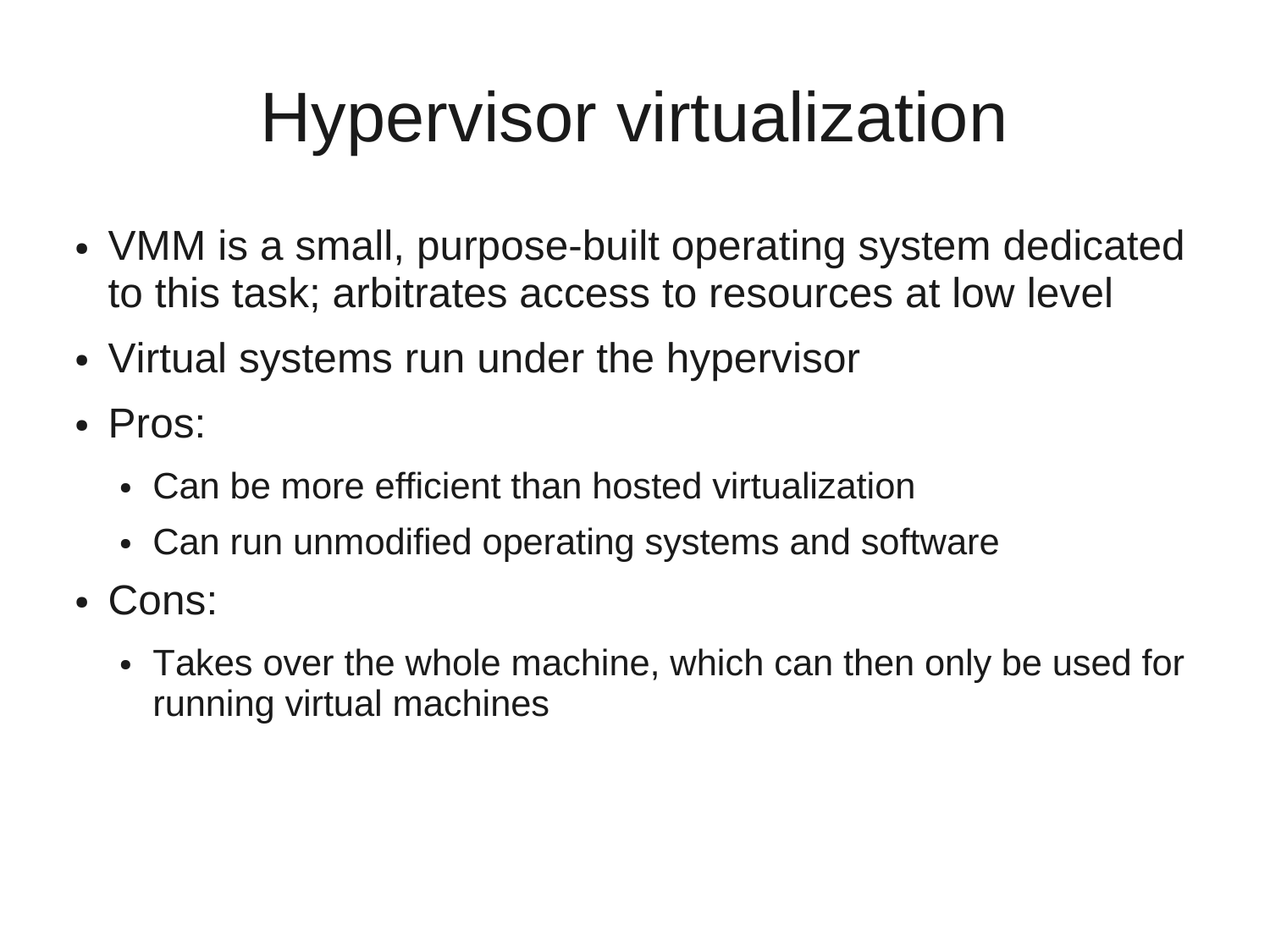### Paravirtualization

- Hardware virtualization, with a twist...
- Virtual system behaves somewhat differently than "real" hardware, usually with the intent of efficiency
- Pros:
	- Somewhat more efficient than pure hardware virtualization
- Cons:
	- Can only run operating systems and software which are "aware" they may be running in virtualized environment – standard, unmodified software will not run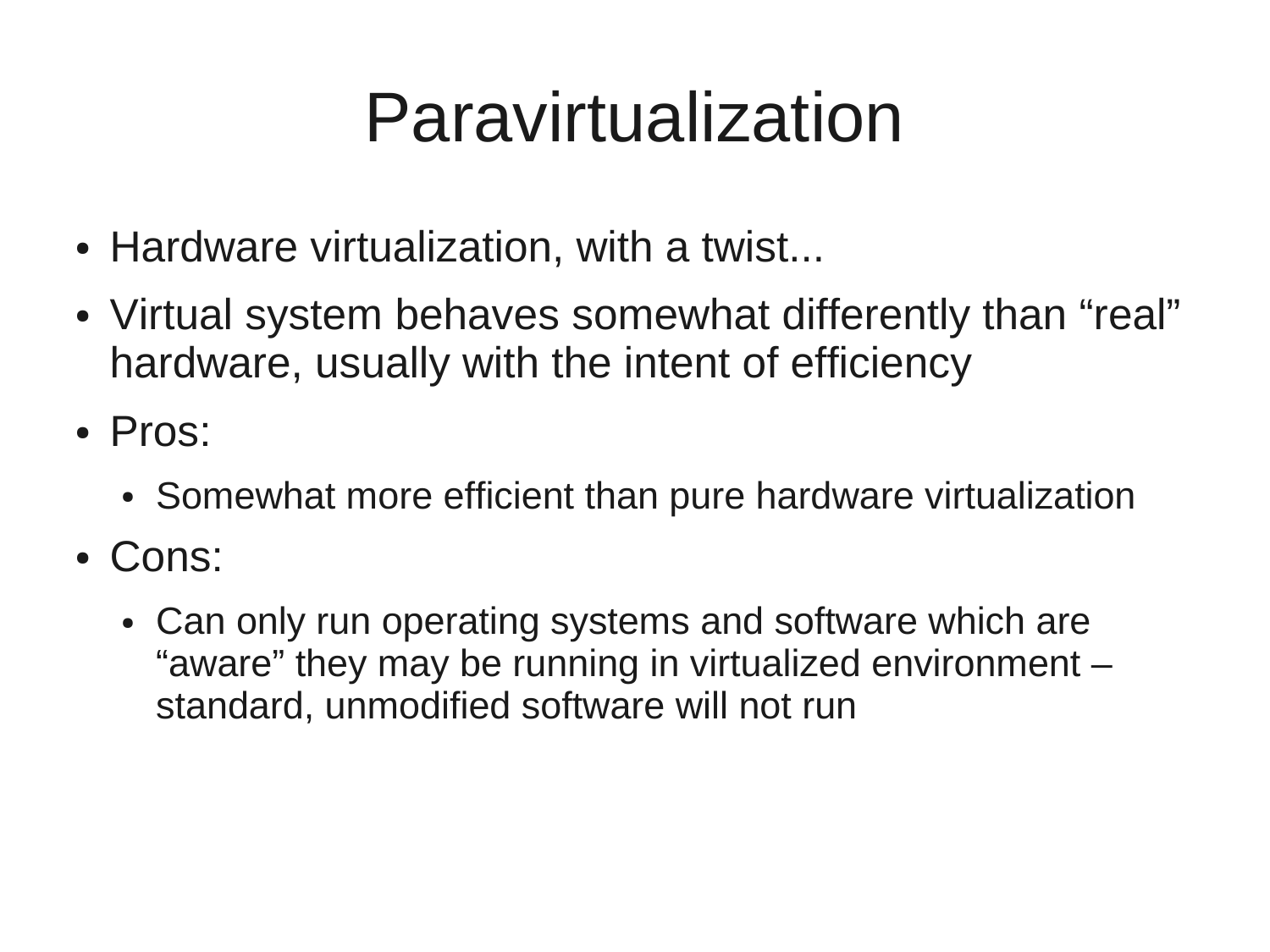#### KVM – A virtualization system for Linux

- Developed by Qumranet, acquired by Red Hat in 2008
- Primarily consists of kernel modules that arbitrate access access to resources, facilitate I/O, and permit VMM (QEMU, by default) interface to virtual systems
- Hybrid strategy  $-$  hosted virtualization  $+$  paravirtualization
	- Optional "virtio" module paravirtualizes I/O for efficiency, for operating systems that can use it; need not be used
- Probably already present on your Linux system, or available in default repositories
- Supports desktop and data center virtualization
- Supports quest migration (moving a running quest from one KVM host to another "on the fly")
- Default installation on Fedora 16 supports only NAT networking; bridged networking can be set up, and is required to enable virtual guests to have virtual network interfaces visible outside of the host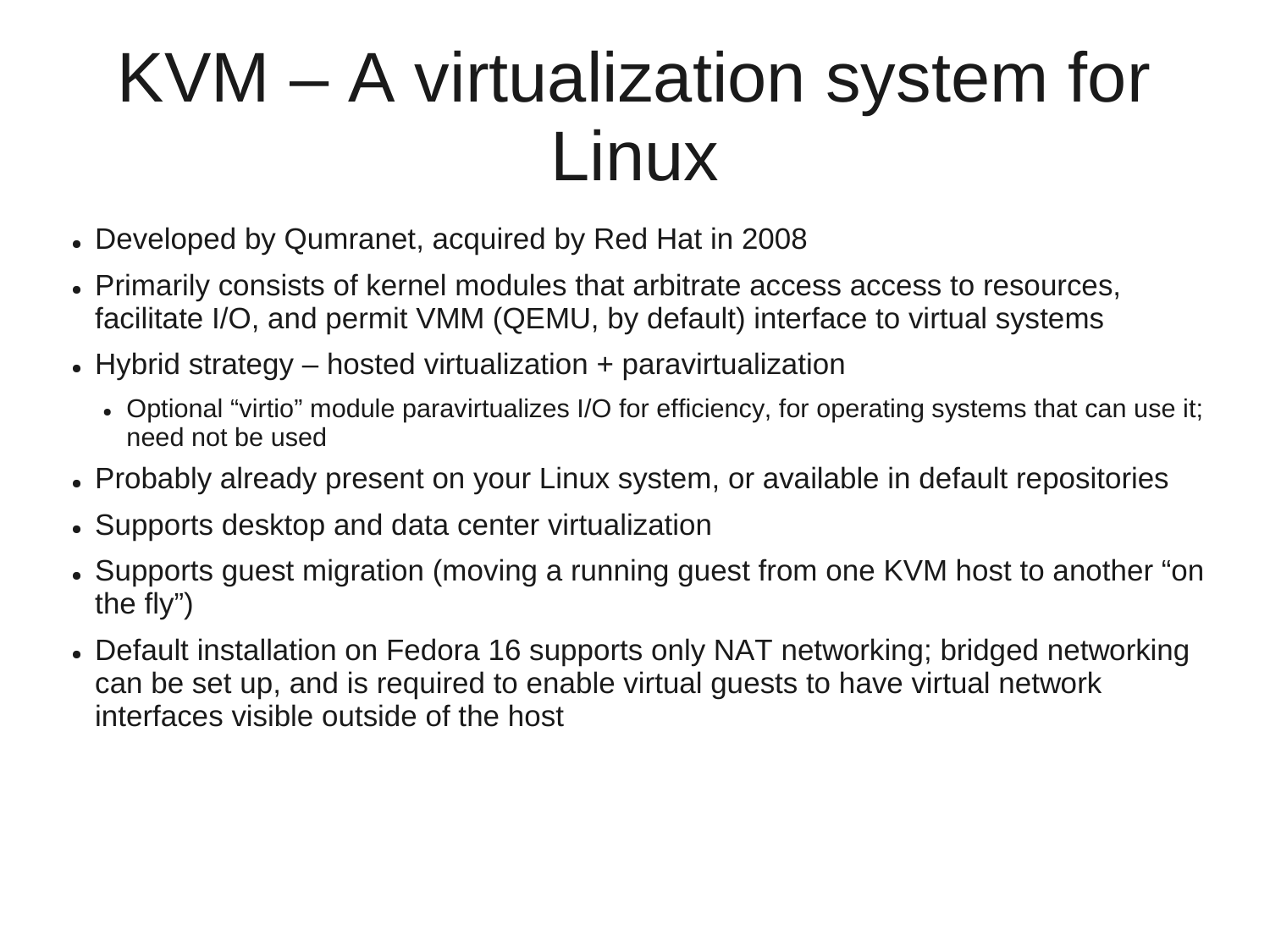# KVM – Supporting Tools

- QEMU virtual machine monitor, allocates resources, emulates I/O devices
- SeaBIOS BIOS code for virtual systems
- virt-manager GUI to create, remove, and manage virtual systems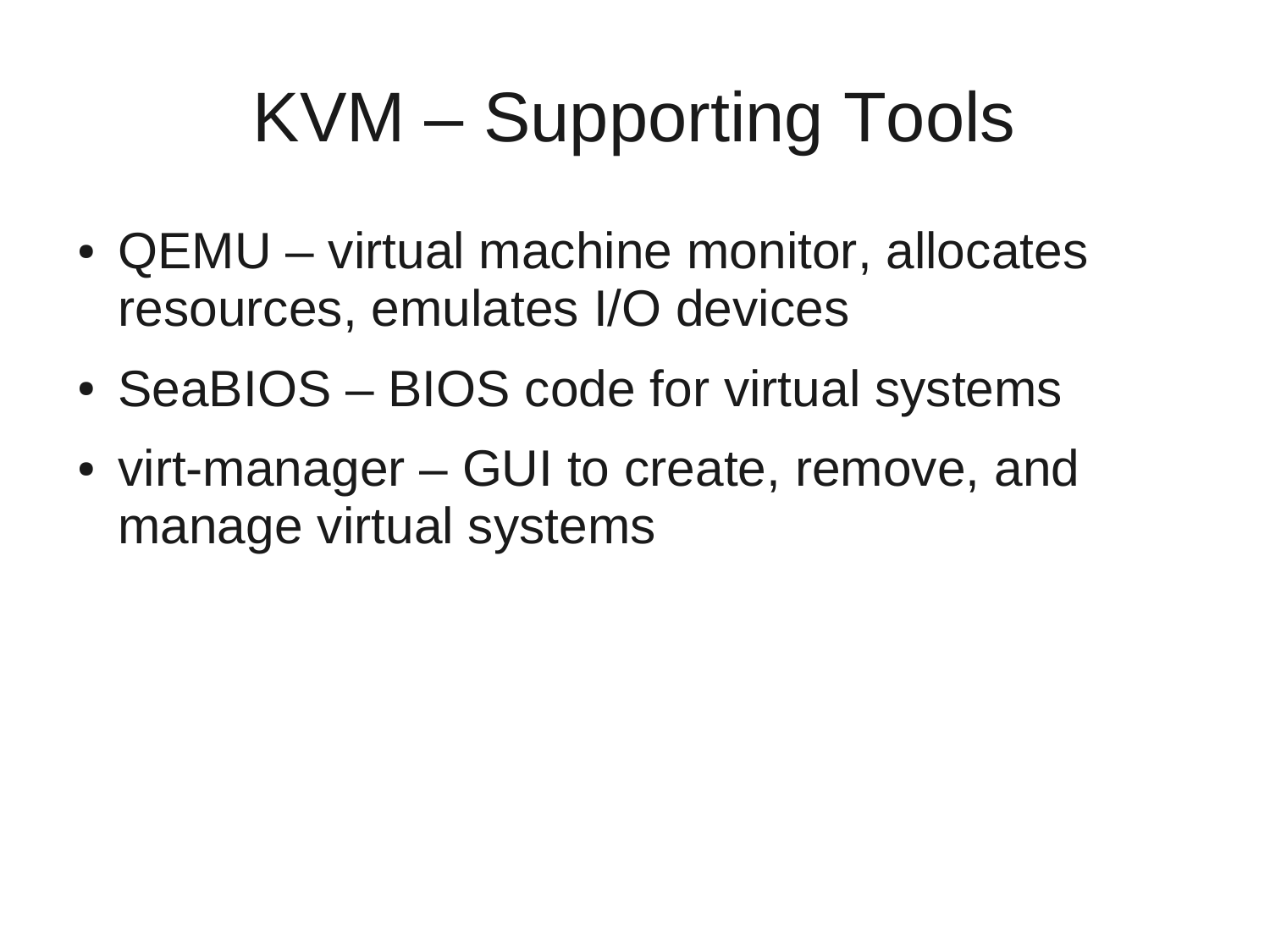# KVM – What you need to use it

- A fast machine (most modern PCs available include a processor fast enough to use KVM in a reasonable way)
- A processor with hardware virtualization support (Intel VT-x or AMD) AMD-V [a/k/a "Pacifica"]) – KVM will not work without this, you will still be able to use virtual systems (slowly...) using QEMU emulation
	- Ensure virtualization feature is enabled in BIOS some systems disable this by default!
- A 64-bit processor (if you want to run 64-bit virtual systems)
- As much memory as possible (my recommended minimum is 4 GB; 8 GB would be better) – memory is shared between host operating system and all virtual systems
- As much disk as possible (shared between host operating system and all virtual systems)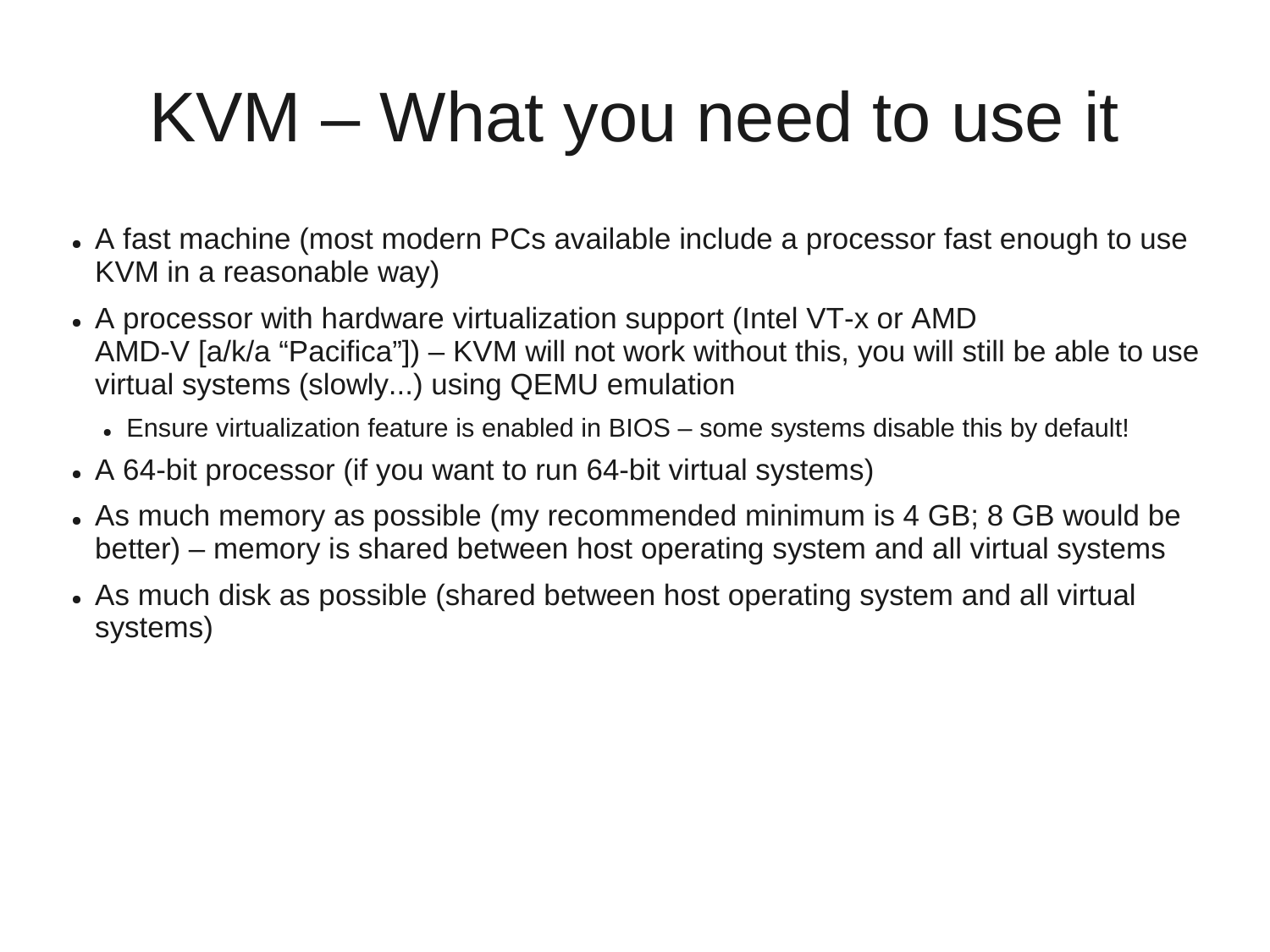# KVM – How to install it (on Fedora 16)

- At initial system installation using GUI install– select "Customize Now" during package selection; under "Base" category, select "Virtualization" group
- After initial system installation from command line:
	- yum groupinstall "Virtualization"
- After initial system installation from Add/Remove Programs GUI
	- Install packages from "Virtualization" group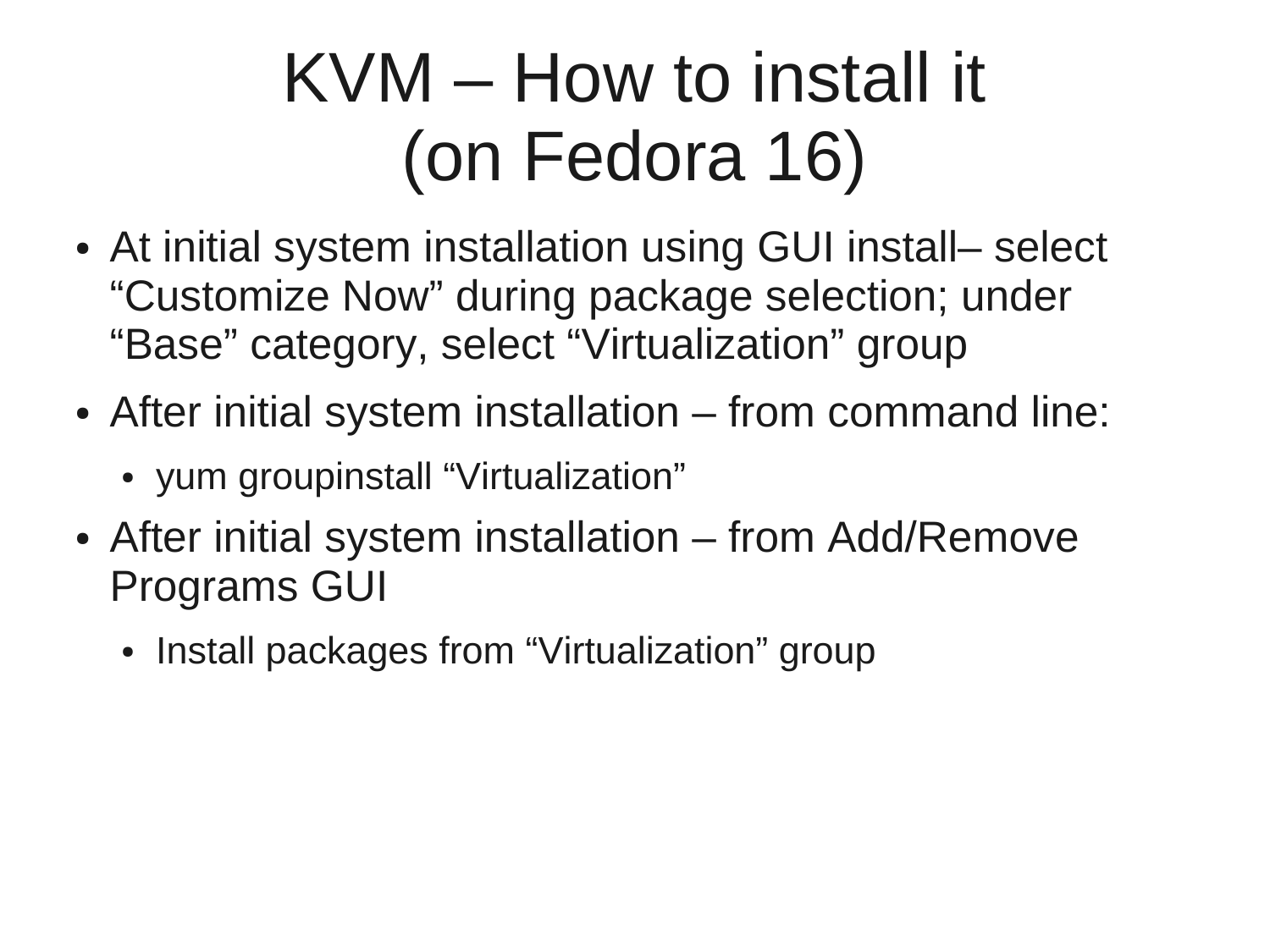## KVM – How to start using it

- Start "Virtual Machine Manager" from GNOME desktop
	- You'll see more details in the demo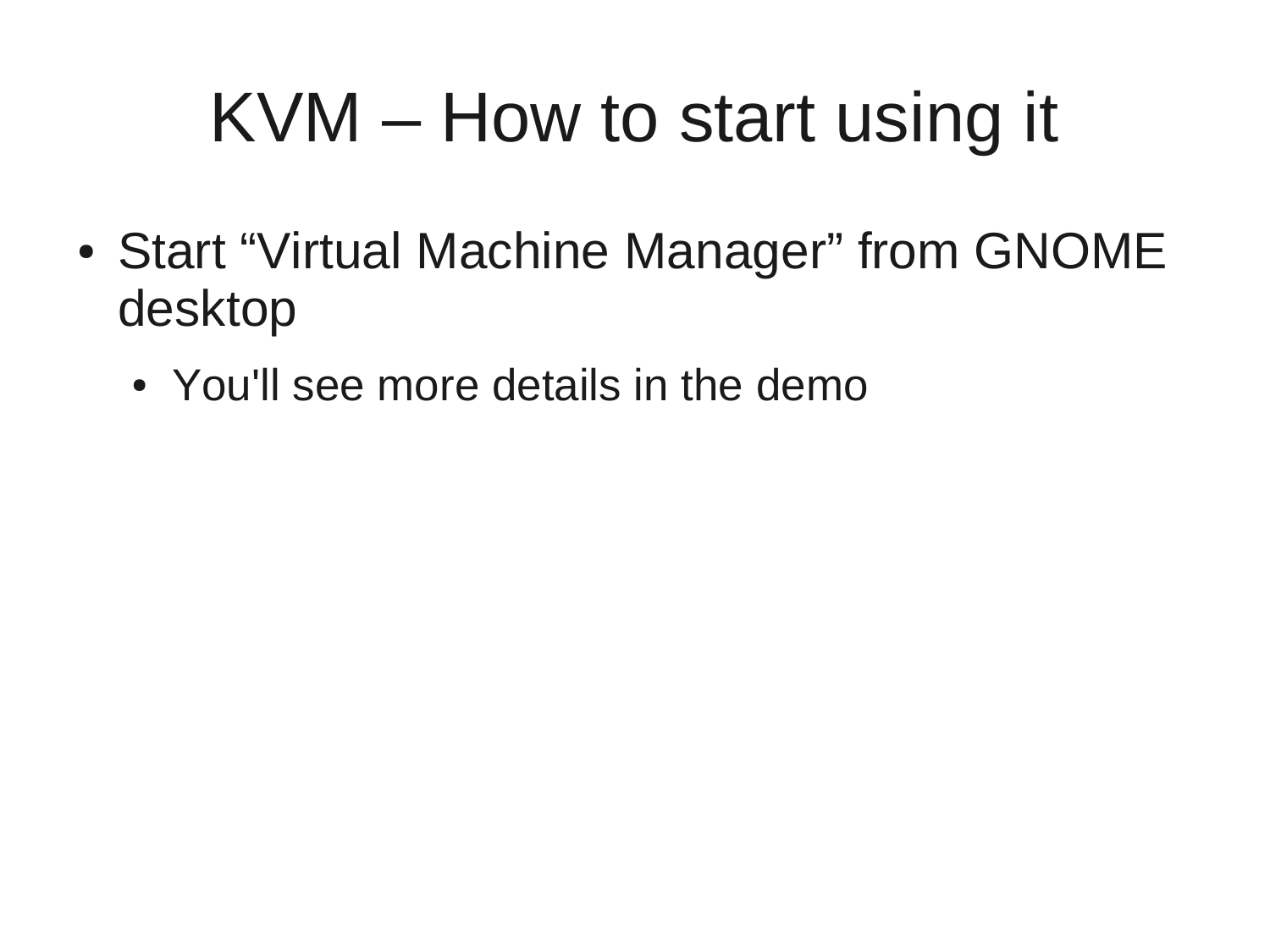### Other no-cost virtualization solutions

- KVM isn't the only game in town
- However, it might be the most convenient or sensible, since it already comes with your Linux system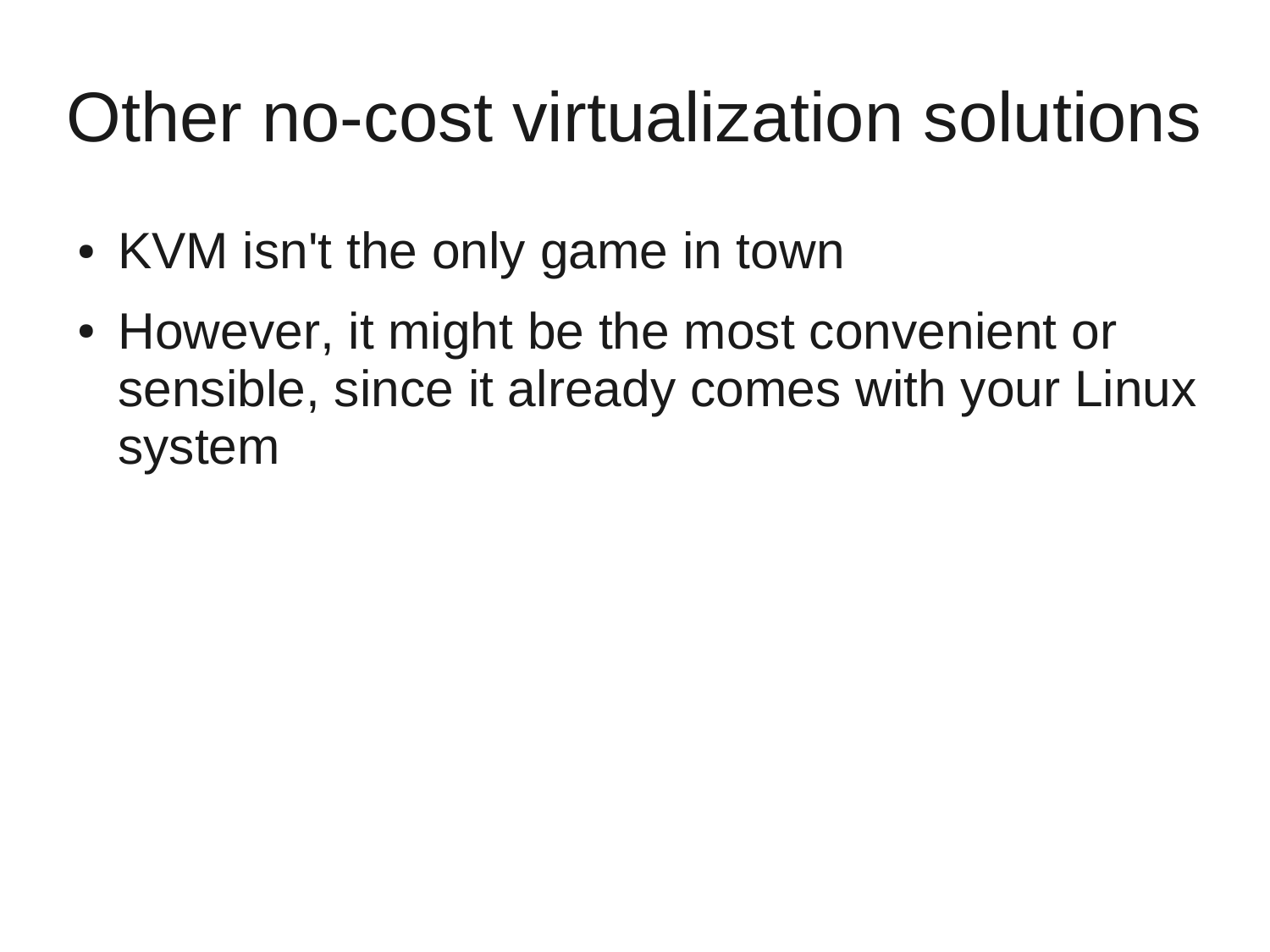# QEMU (without virtualization)

- Strategy: Emulation
- QEMU alone can be used without KVM or processor virtualization feature
- Can run unmodified guest operating systems and software
- Can emulate other processor architectures besides x86, such as ARM (QEMU is used in Android SDK system emulator), PowerPC, SPARC, some others
- It's an emulator, so it's slow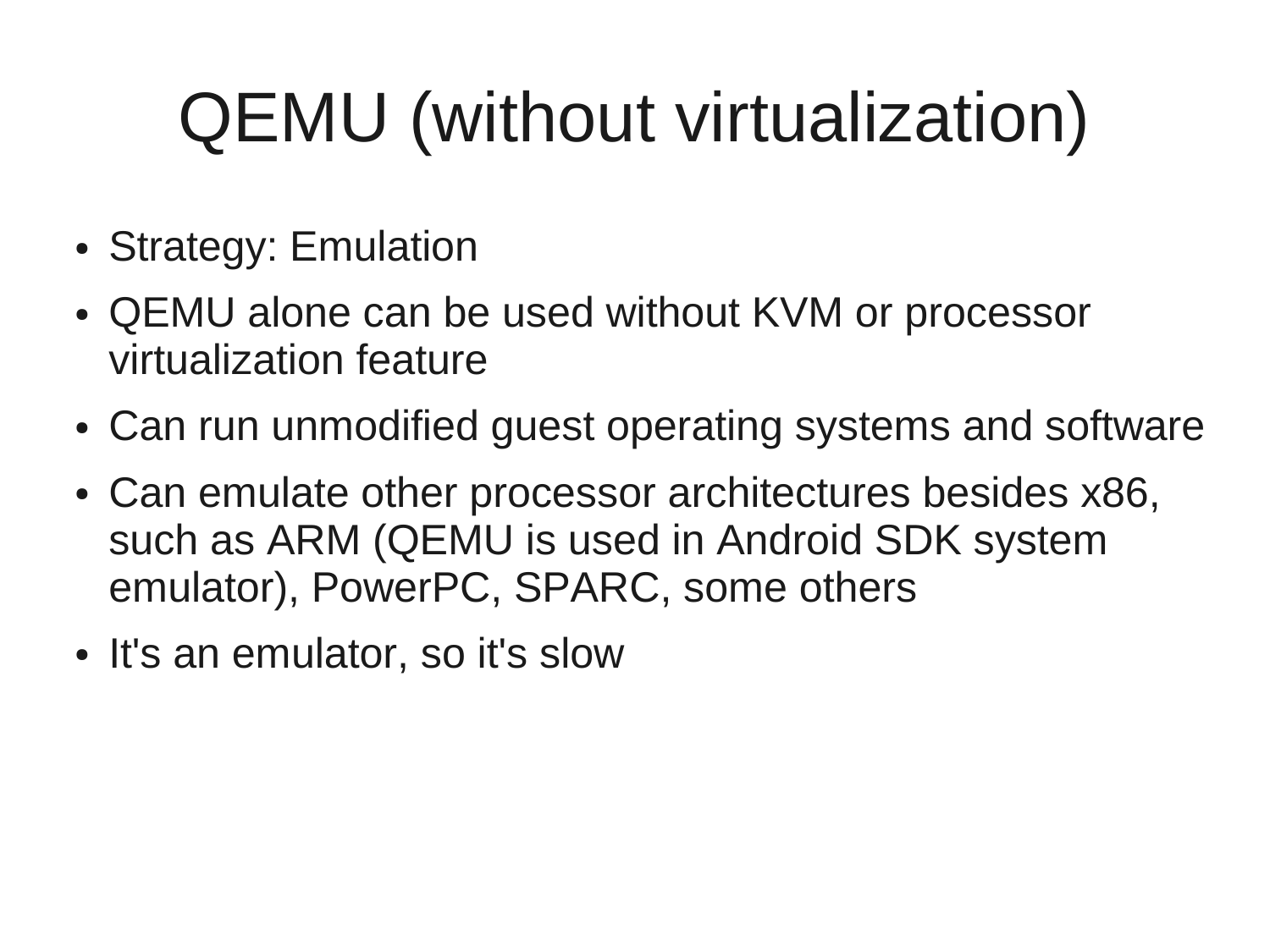#### Xen

- Strategy: hypervisor virtualization / paravirtualization (early versions supported only paravirtualization)
- Varying levels of support in major Linux distributions
- Processors without hardware virtualization features can support only paravirtualized guests; with hardware virtualization features, can run unmodified guest operating systems
- Fell out of fashion for a while because Xen kernel mods were not accepted into mainline Linux kernel – later kernels include Xen mods out of the box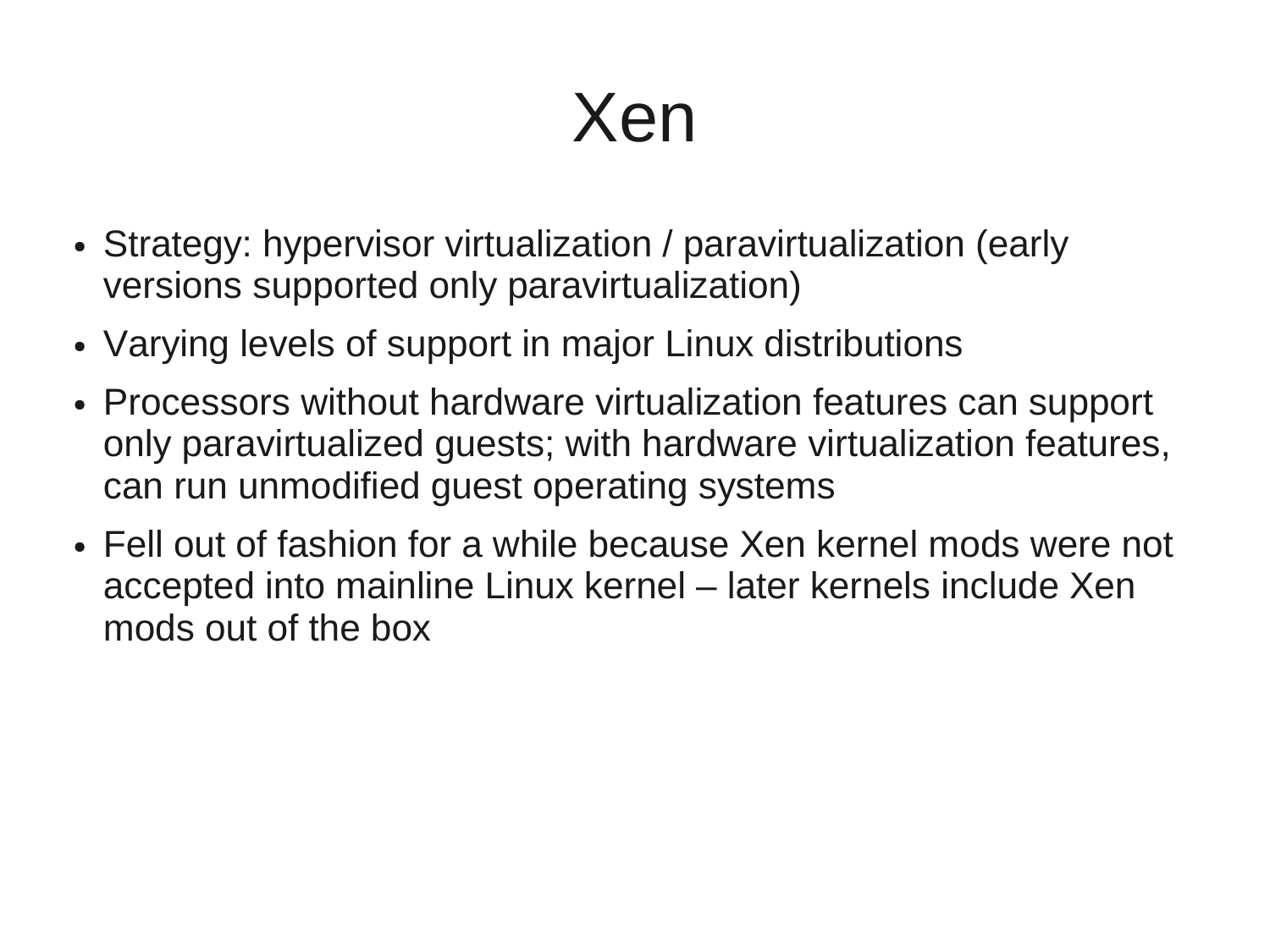## Oracle VirtualBox

- Strategy: hosted virtualization
- Popular and well supported
- Must be managed/patched separately from operating system
- Some features (e.g., USB 2.0) available only with proprietary-licensed add-on pack, free only for personal, non-commercial use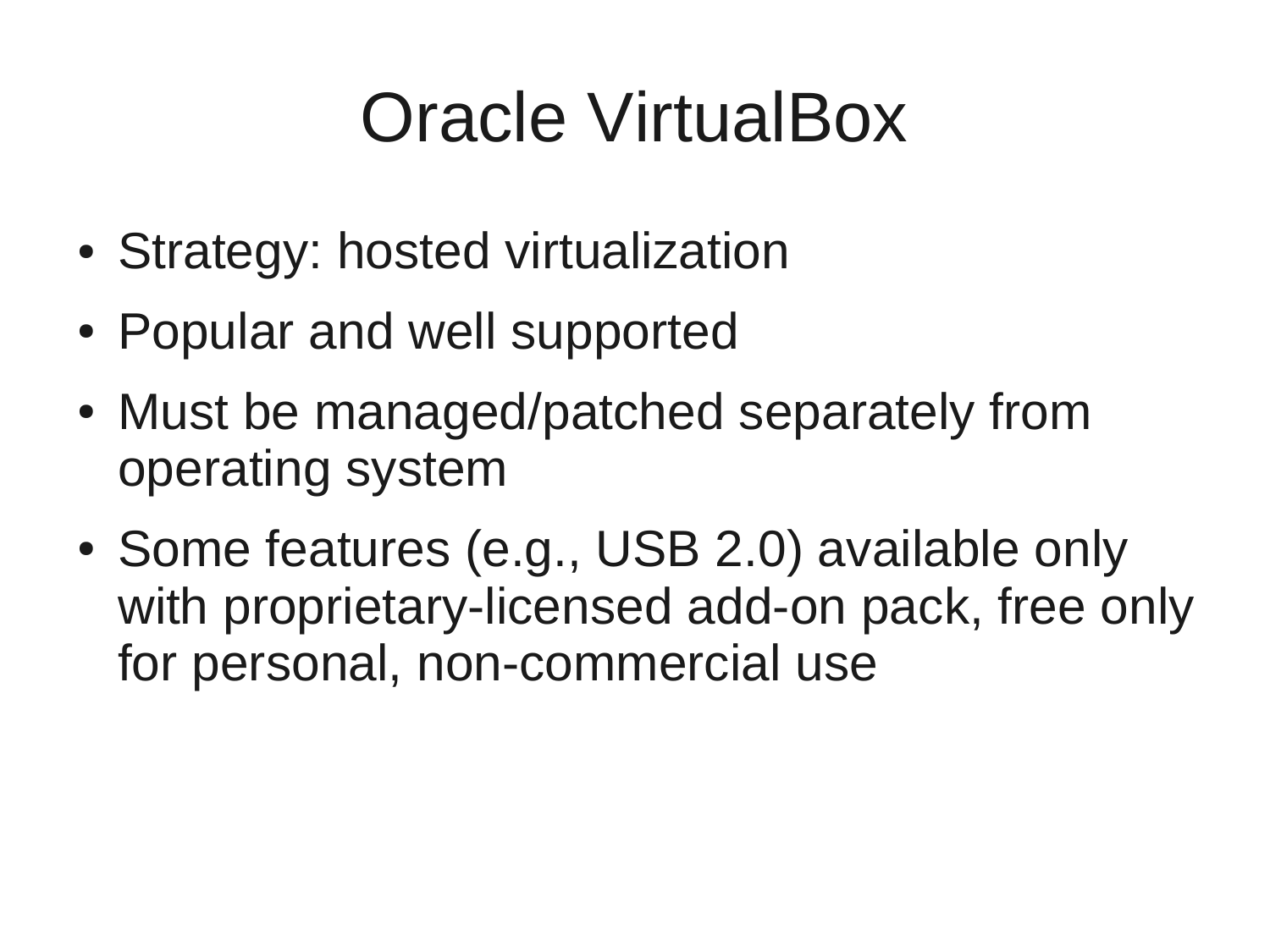# Citrix XenServer [Free Edition]

- Strategy: hypervisor virtualization/paravirtualization
- Based on Xen and CentOS
- Supports advanced features such as quest migration (moving a running guest from one hypervisor to another)
- Takes over the entire machine, though can use GUI console if you want to (not recommended)
- Proprietary, not open source, requires license activation and annual renewal (even for Free Edition)
- Primarily intended for data center use, not desktop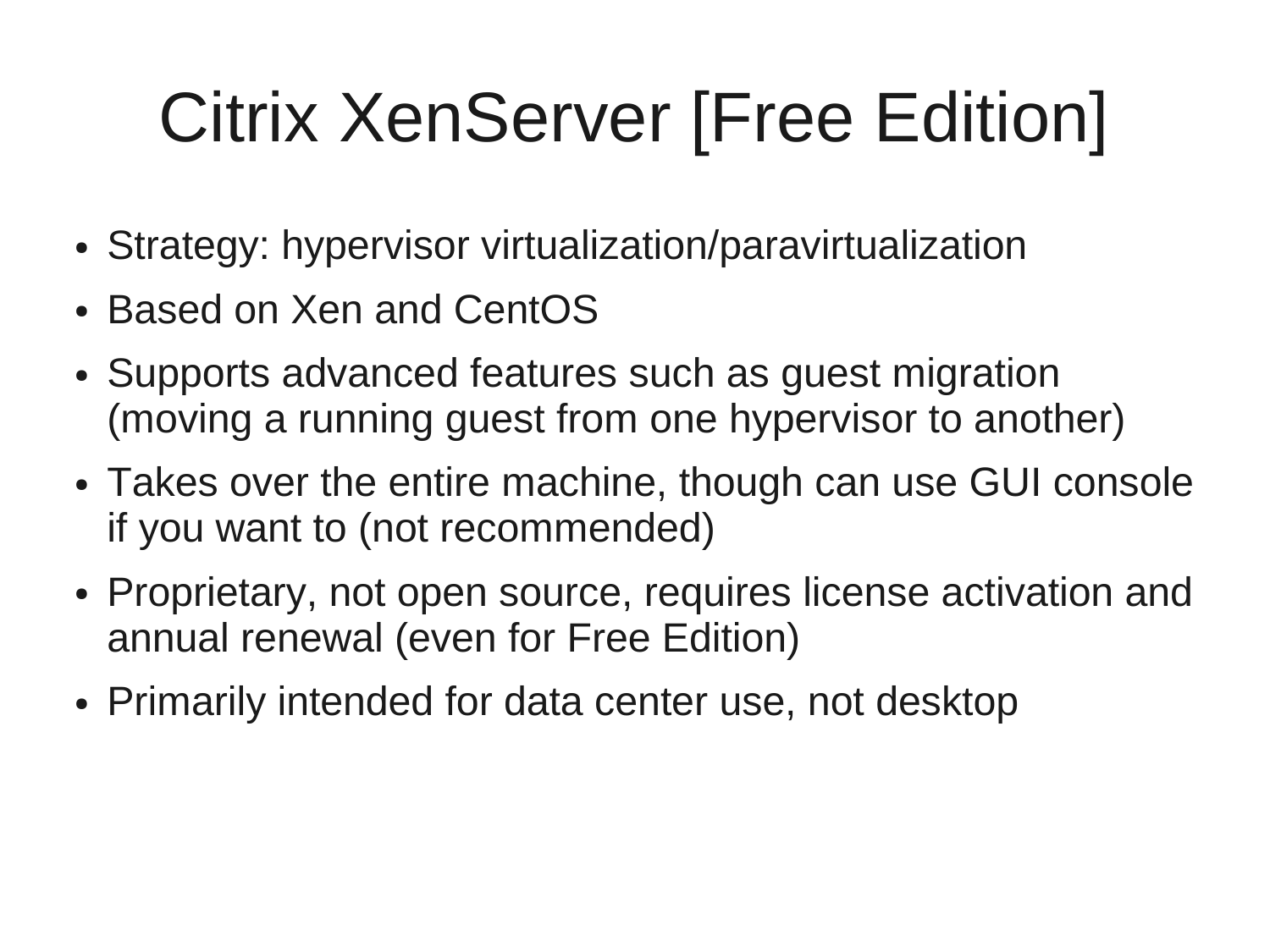#### VMware Server

- Strategy: hosted virtualization
- On older systems, very easy to just drop in and run (though must be managed/patched separately from the operating system)
- Can be very challenging to get running on modern Linux systems, due to changes in kernel data structures
- Must rebuild VMware Server driver modules every time you update the kernel
- Generally works well, and easy to administer though works very poorly when virtual guests do heavy I/O
- No support for virtual guest migration
- Best for data center virtualization, though can be used on desktop
- Proprietary, not open source must register with VMware for a (free) license key in order to use
- VMware Server is a dead product, will be out of support soon, not clear if new license keys will be made available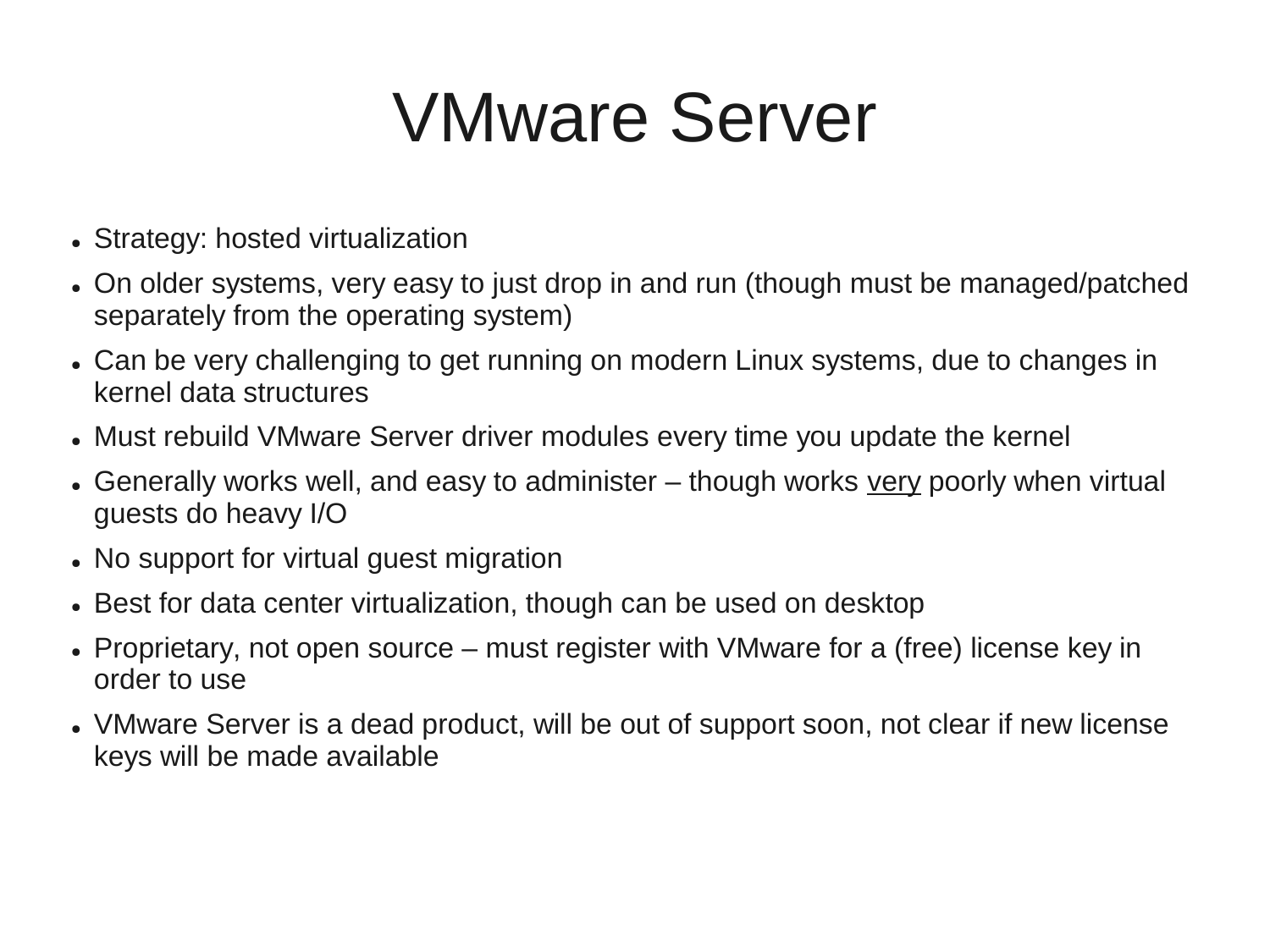### VMware vSphere Hypervisor (a/k/a VMware ESXi)

- Strategy: hypervisor virtualization
- Free version of VMware ESX
- Feature-limited (no guest migration, no centralized management, etc.)
- Takes over entire machine; display is made completely useless. All management except initial setup done via vCenter Management Client; all access to virtual guests over the network, or via vCenter Console Client. Intended for data center environment
- Performs very well; does not require processor virtualization feature
- Limitations on systems it can run on ESXi 4.0 enforces max of two processor sockets and 256 GB RAM; ESXi 5.0 enforces max of 32 GB RAM and 8 GB RAM max per virtual guest. Most people won't care...
- Proprietary, not open-source; must register with VMware for a (free) license key in order to use